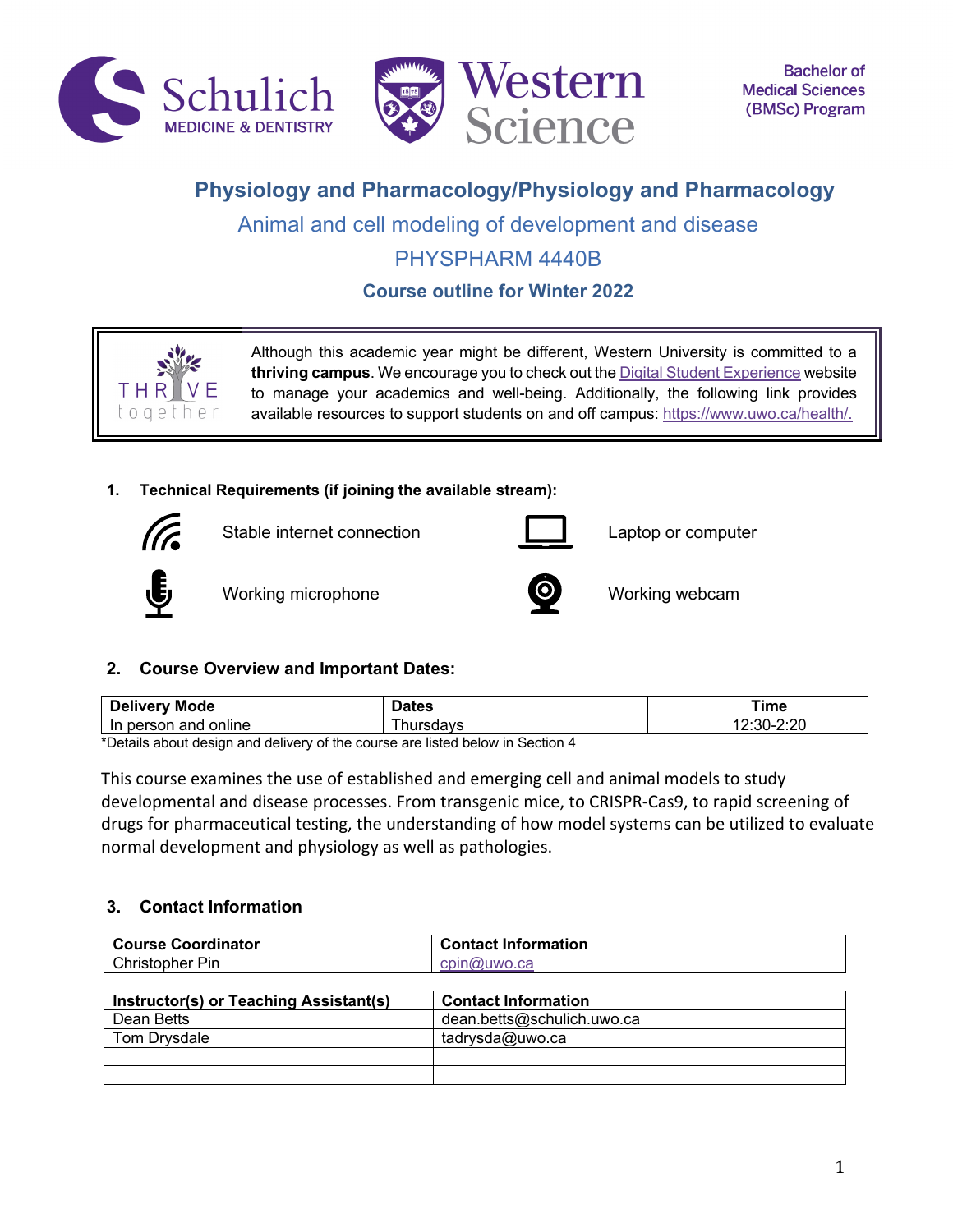### **4. Course Description and Design**

### **Course Objectives:**

The main objective of this course is to introduce students to the development and characterization of preclinical models used in physiology and disease-based research. Sessions will focus on improving the ability of students to read, understand, and discuss primary scientific literature, and provide students with an opportunity to conceptually translate their knowledge on model development to solve problems/answer questions related to physiology and, pharmacology. The course material will include pre-recorded videos, didactic lecturing, analysis of primary research journal articles and class presentations/discussions. *Students are expected to come prepared to work in groups and discuss, in class, the content of prerecorded videos and journal articles provided. This will require independent work outside of the lectures.* The lectures will focus mainly on how preclinical models are developed and used for understanding fundamental developmental, physiological, and pathological processes (see schedule).

| <b>Mode</b>                                           | <b>Dates</b>  | <b>Time</b> | <b>Frequency</b> |
|-------------------------------------------------------|---------------|-------------|------------------|
| In class, University                                  | Thursday;     | 2 hours     | weekly           |
| <b>Community Centre Room</b><br>66 (UCC66)            | 12:30-2:20 pm |             |                  |
| Virtual asynchronous<br>weekly<br>information will be |               | 15 minutes  | weekly           |
| provided                                              |               |             |                  |

 $\boxtimes$  Asynchronous pre-work must be completed prior to in class sessions

 $\boxtimes$  Attendance at in class sessions is required

All course material will be posted to OWL: http://owl.uwo.ca. Any changes will be indicated on the OWL site and discussed with the class.

If students need assistance, they can seek support on the OWL Help page. Alternatively, they can contact the Western Technology Services Helpdesk. They can be contacted by phone at 519-661-3800 or ext. 83800.

Google Chrome or Mozilla Firefox are the preferred browsers to optimally use OWL; update your browsers frequently. Students interested in evaluating their internet speed, please click here.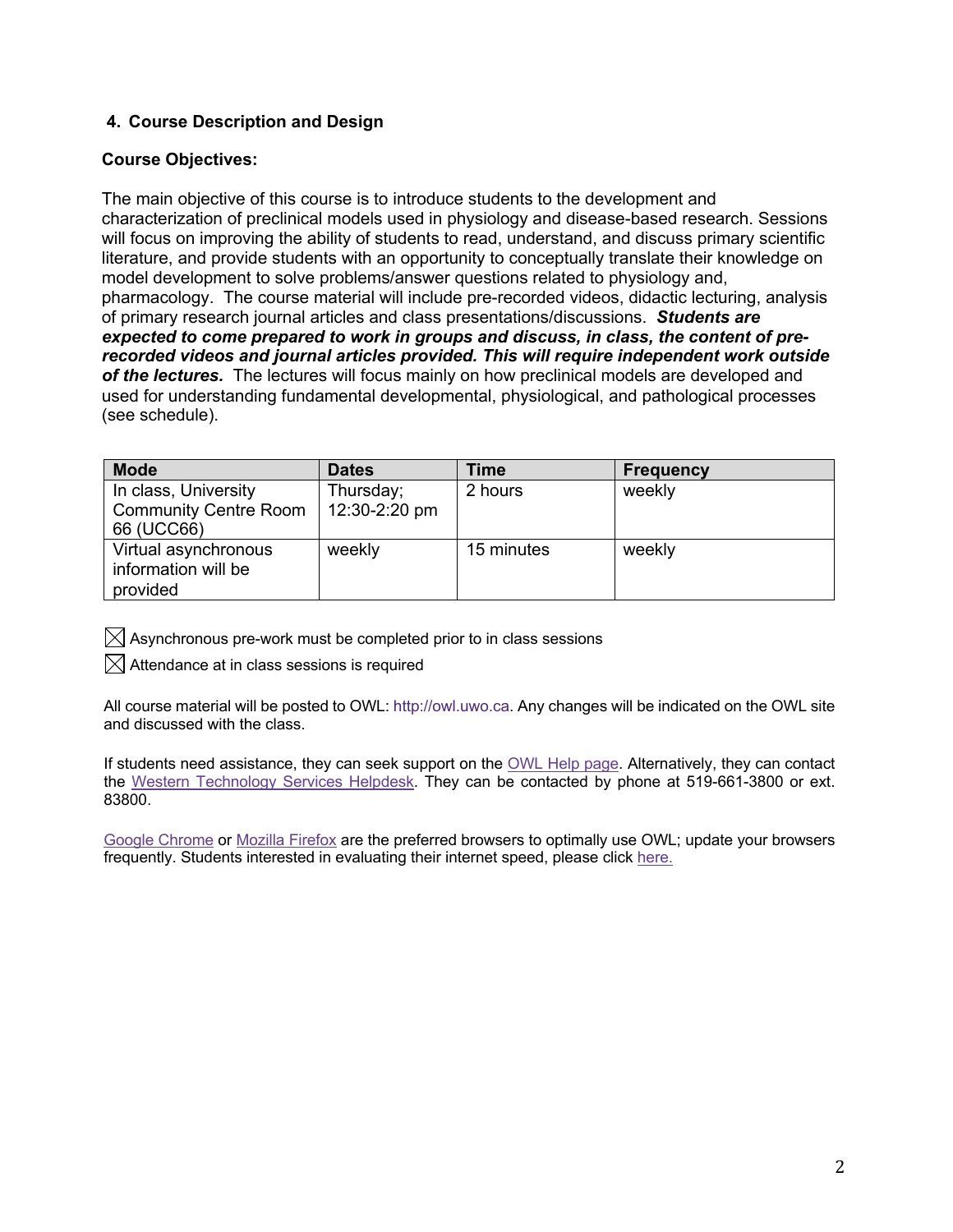## **5. Learning Outcomes**

Upon successful completion of this course, students will be able to:

- understand various pre-clinical models used in research and therapeutics
- identify the various techniques/technologies utilized to study tissue/organ development and correctly apply these techniques to address specific hypotheses
- identify research goals and hypotheses within a scientific publication
- create testable models and hypotheses and design appropriate, controlled experiments to test these hypotheses
- work in a small group to critically discuss primary research publications

### **6. Course Content and Schedule**

| Week | <b>Dates</b>           | <b>Topic</b>                                                             | <b>Instructor</b> |
|------|------------------------|--------------------------------------------------------------------------|-------------------|
| 1    | January 13th           | Introduction to course and animal/cell models                            | C. Pin            |
| 2    | January 20th           | Mouse knockouts and tissue development<br>Description of figure analysis | C. Pin            |
| 3    | January 27th           | Inducible mouse knockouts and disease<br>susceptibility                  | C. Pin            |
| 4    | February 3rd           | Maternal knockout models in mice                                         | D. Betts          |
| 5    | February 10th          | Non-mammalian animal models<br>Developing a novel animal model           | T. Drysdale       |
| 6    | February 17th          | Genetic manipulation in non-mammalian models                             | T. Drysdale       |
| 7    | February 24th          | <b>Reading Week</b>                                                      | T. Drysdale       |
| 8    | March 3rd              | Experimental methods in non-mammalian models                             | N/A               |
| 9    | March 10 <sup>th</sup> | Systems biology in non-mammalian models                                  | T. Drysdale       |
| 10   | March 17 <sup>th</sup> | Development of stem cell models<br>Developing a novel animal model       | D. Betts          |
| 11   | March 24th             | iPS cell modelling to understand disease                                 | D. Betts          |
| 12   | March 31 <sup>st</sup> | The use of iPS cells for rapid drug screening                            | D. Betts          |
| 13   | April 7 <sup>th</sup>  | Organoid development from tumours                                        | C. Pin            |

**Presentation #1 (Assignment 1); presentation#2 (Assignment 2)**

### **7. Online Participation and Engagement**

Currently, the expectation is that lectures will be online until the end of January 2022 and then shifting to in person beginning in February. If we need to continue online learning, sessions will still be held synchronously. At times, students will be required to work together in small groups, and this group work will still occur. If lectures remain online, then *the expectations regarding student participation and engagement will still be applied*. All students are expected to: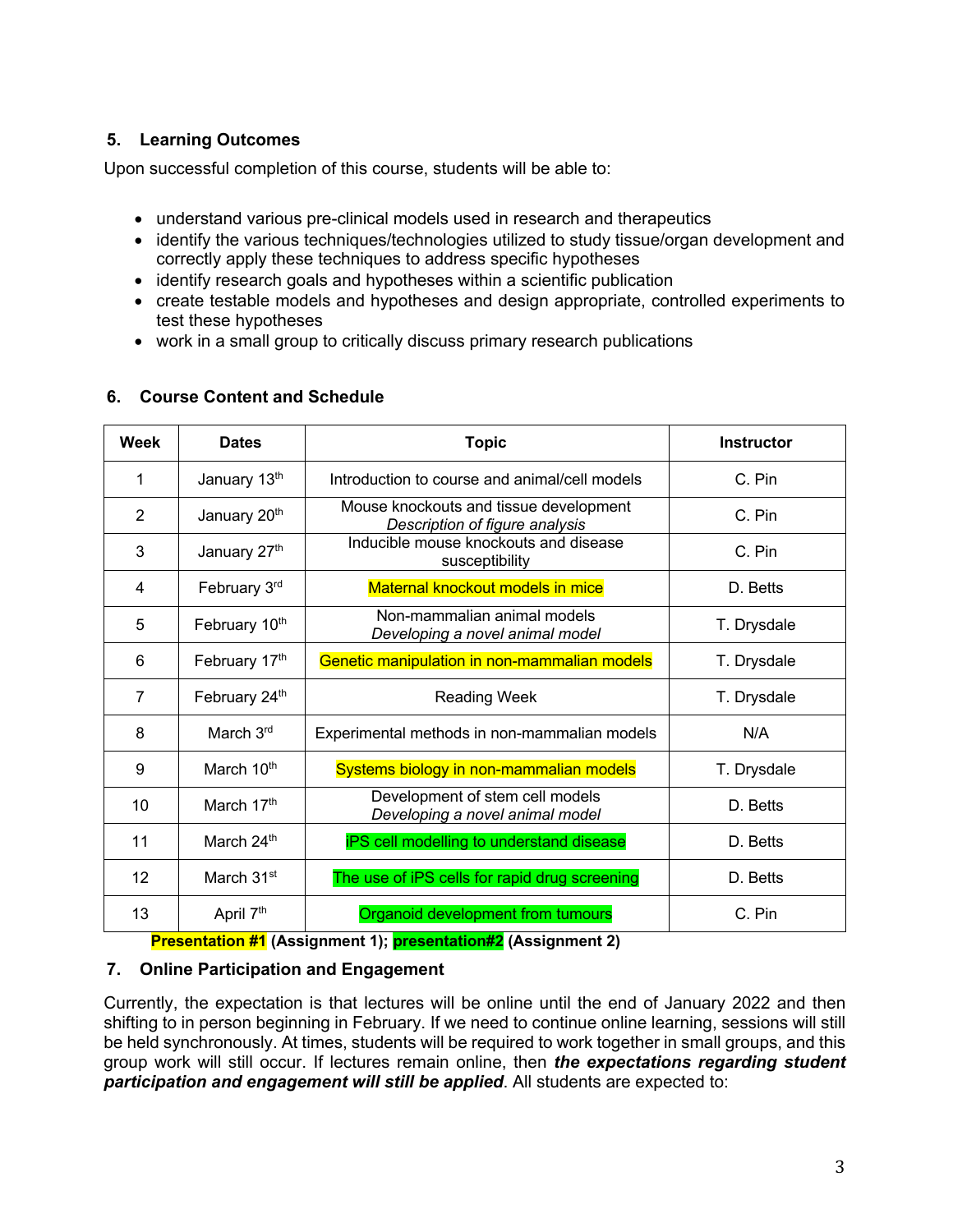$\boxtimes$  participate and engage with content as much as possible

- $\boxtimes$  participate during in class sessions via audio and chat features and be able to share their screen for participation purposes
- $\boxtimes$  Students should participate by interacting in the forums with their peers and instructors

### **8. Evaluation**

Below is the evaluation breakdown for the course. Any deviations will be communicated.

| <b>Assessment</b>                                                                                     | Format                                                                            | Weighting | Due Date                                           |
|-------------------------------------------------------------------------------------------------------|-----------------------------------------------------------------------------------|-----------|----------------------------------------------------|
| Presentation #1 (Figure description)                                                                  | Oral (in class)                                                                   | 10%       | <b>Presentation dates</b><br>highlighted in yellow |
| Presentation #2 (Next experiment)                                                                     | Oral (in class)                                                                   | 15%       | <b>Presentation dates</b><br>highlighted in green  |
| Create a novel animal/cell model<br>with experiments to answer a<br>specific question (Assignment #3) | Written                                                                           | 25%       | Early April                                        |
| Final exam                                                                                            | Essay/short answers                                                               | 40%       | During exam period                                 |
| Participation                                                                                         | Combination of asking and<br>answering questions and<br>completing online content | 10%       |                                                    |

 $\boxtimes$  Written assignment is due at 11:55 pm EST unless otherwise specified

 $\boxtimes$  Written assignment will be submitted to Turnitin (statement in policies below)

 $\boxtimes$  Students will have unlimited submissions to Turnitin

 $\boxtimes$  Rubrics will be used to evaluate assessments and will be posted with the instructions

 $\boxtimes$  After an assessment is returned, students should wait 24 hours to digest feedback before contacting their evaluator; to ensure a timely response, reach out within 7 days

### *Short description of evaluations*

Presentation #1 – Figure Description: Students will work in groups and provide a PowerPoint presentation that describes several figures from a primary literature article provided by the faculty. Each student will present a single figure (5–10-minute description/figure) and answer questions from other students and Faculty.

Presentation #2 – Next Experiment: Students will work in groups and provide a single PowerPoint presentation (20 minutes) that describes an animal or cell-based model that extends the information from a primary literature article provided by the faculty. Students will answer questions from other students and Faculty (10 minutes).

Written Assignment (Assignment #3) - Create a novel animal/cell model: Students will choose from a series of papers provided by the faculty that identify genetic mutations found within humans. These mutations may be linked to a genetic disorder or disease and the student will be asked to design a cell or animal model that can be used to determine the functional relevance of the gene as it relates to specific physiological or pathological outcomes.

Final Exam: Short and long style essay questions that will test the student's ability to expand upon the information given in the lectures. Exam questions will typically ask students to suggest experiments and provide results that pertain to models or hypotheses discussed in the lectures.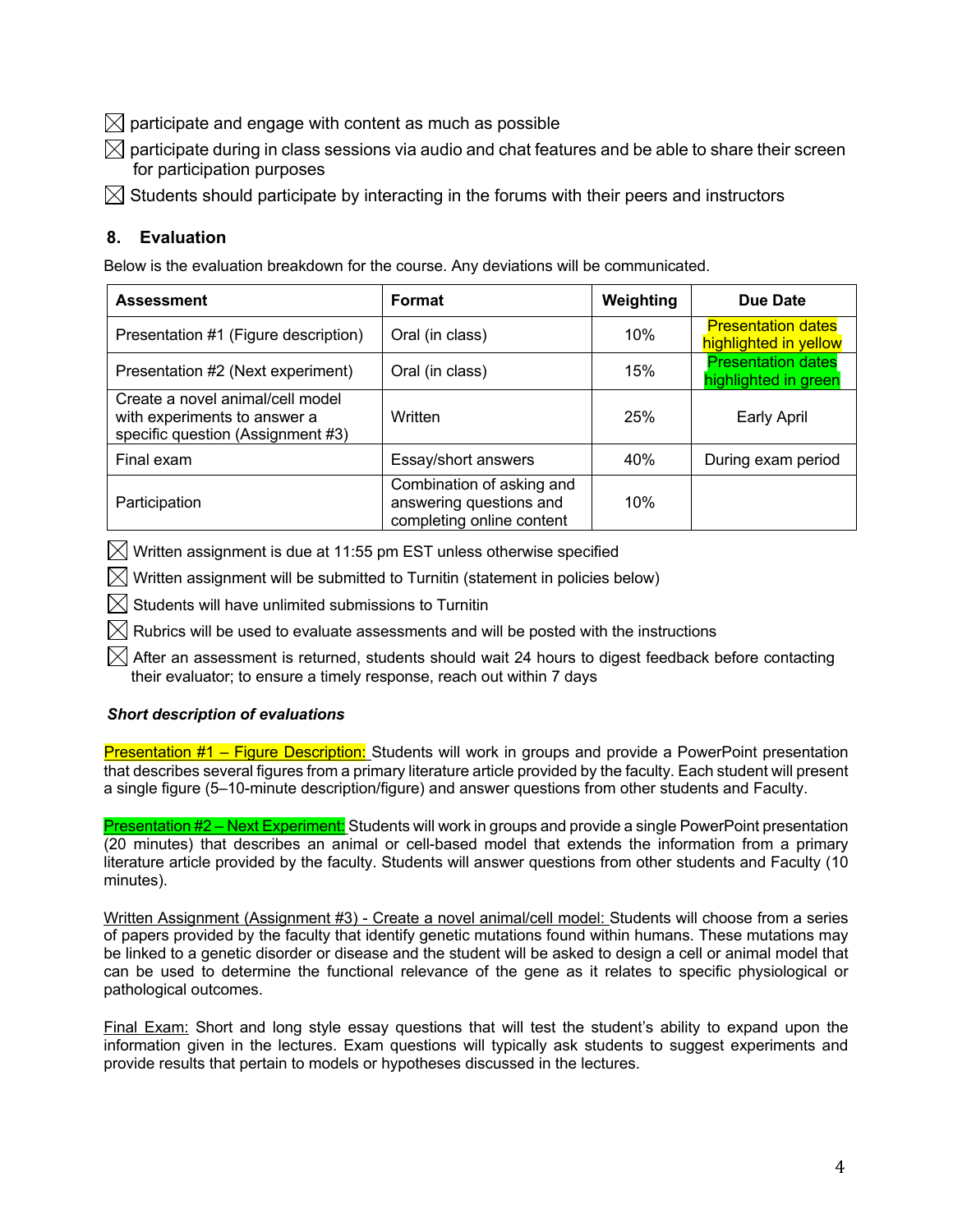Participation: Students will be required to participate in the course through asking/answering questions in the context of student presentations or during lectures. They will also be required to contribute to online forums provided on the OWL website and complete short online reflections indicating what is clear and unclear within the pre-lecture recordings.

Click here for a detailed and comprehensive set of policies and regulations concerning examinations and grading. The table below outlines the University-wide grade descriptors.

| A+ | 90-100   | One could scarcely expect better from a student at this level   |
|----|----------|-----------------------------------------------------------------|
| A  | 80-89    | Superior work which is clearly above average                    |
| B  | 70-79    | Good work, meeting all requirements, and eminently satisfactory |
| C  | 60-69    | Competent work, meeting requirements                            |
| D  | 50-59    | Fair work, minimally acceptable                                 |
|    | below 50 | Fail                                                            |

### **Information about late or missed evaluations:**

 $\boxtimes$  Late assessments without self-reported absences will be subject to a late penalty 10%/day

 $\boxtimes$  Late assessments with self-reported absences should be submitted within 24 hours of the end of the 48-hour period

 $\boxtimes$  An assessment cannot be submitted after it has been returned to the class; [an alternate assessment will be assigned] OR [the weight will be transferred to the final grade]

 $\boxtimes$  A make-up exam will be offered

 $\boxtimes$  If a make-up assessment is missed, the student will receive an INC and complete the task the next time the course is offered

### **9. Communication:**

- $\boxtimes$  Students should check the OWL site every 24 48 hours
- $\boxtimes$  A weekly update will be provided on the OWL announcements
- $\boxtimes$  Students should email their instructor(s) and teaching assistant(s) using provided emails or OWL "messages"
- $\bowtie$  Emails will be monitored daily; students will receive a response in 24 48 hours depending on the weekend
- $\boxtimes$  This course will use Zoom for discussions
- $\boxtimes$ This course will use the OWL forum for discussions
- $\boxtimes$  Students should post all course-related content on the discussion forum so that everyone can access answers to questions
- $\boxtimes$  The discussion forums will be monitored daily by instructors or teaching assistants

### **10. Office Hours:**

There are traditionally no office hours offered. However, students should contact professors directly to book an appointment which can occur via zoom or in person.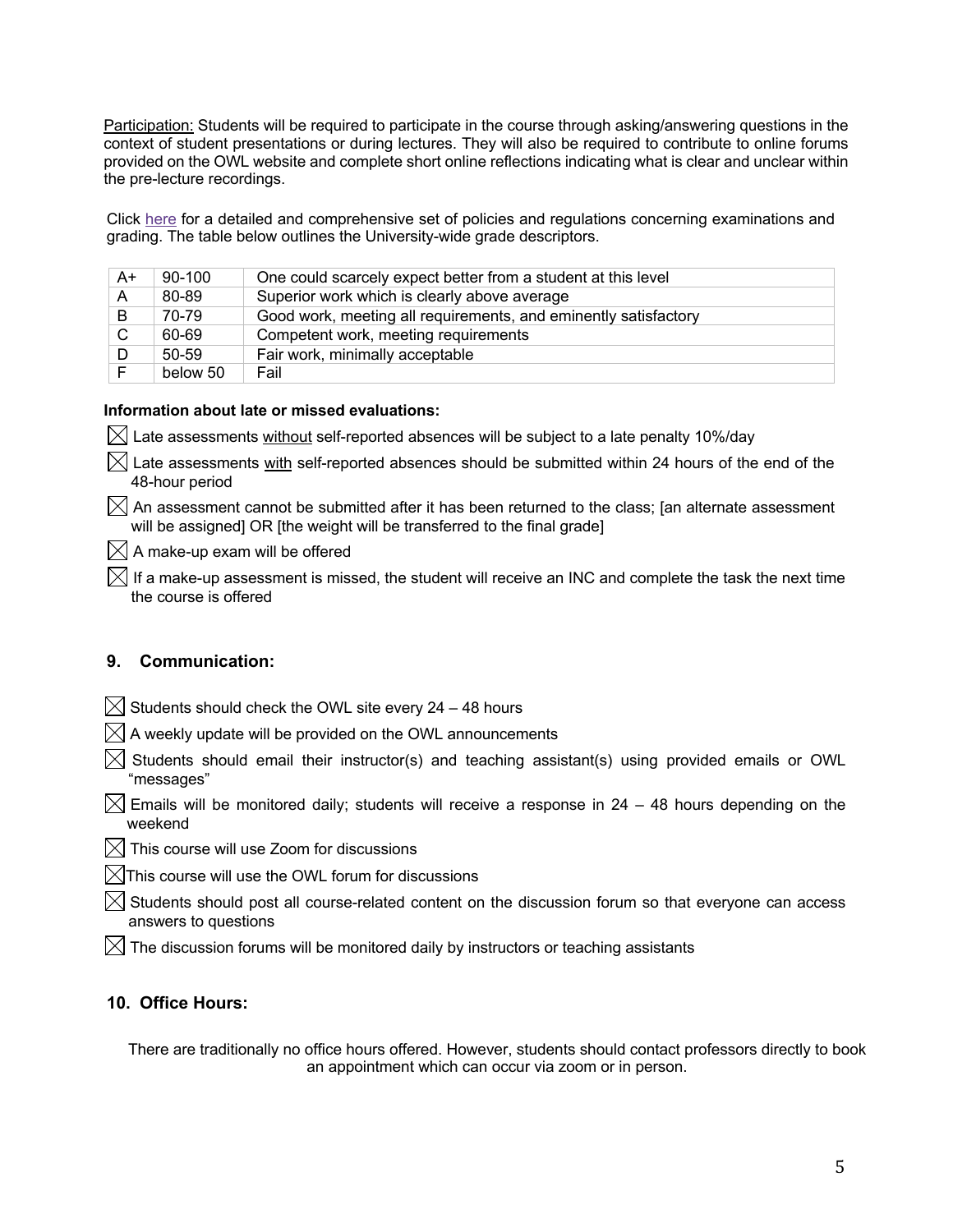### **11. Resources**

 $\boxtimes$  All resources will be posted in OWL

 $\boxtimes$  No required textbook but primary literature will need to be accessed

### **12. Professionalism & Privacy:**

Western students are expected to follow the **Student Code of Conduct**. Additionally, the following expectations and professional conduct apply to this course:

 $\boxtimes$  Students are expected to follow online etiquette expectations provided on OWL

 $\boxtimes$  All course materials created by the instructor(s) are copyrighted and cannot be sold/shared

 $\boxtimes$  Recordings are not permitted (audio or video) without explicit permission

 $\boxtimes$  Permitted recordings are not to be distributed

 $\boxtimes$  All recorded sessions will remain within the course site or unlisted if streamed

### **13. How to Be Successful in this Class:**

Students enrolled in this class should understand the level of autonomy and self-discipline required to be successful.

- 1. Invest in a planner or application to keep track of your courses. Populate all your deadlines at the start of the term and schedule time at the start of each week to get organized and manage your time.
- 2. Make it a daily habit to log onto OWL to ensure you have seen everything posted to help you succeed in this class.
- 3. Follow weekly checklists created on OWL or create your own to help you stay on track.
- 4. Take notes as you go through the lesson material. Keeping handwritten notes or even notes on a regular Word document will help you learn more effectively than just reading or watching the videos.
- 5. Connect with others. Try forming an online study group and try meeting on a weekly basis for study and peer support.
- 6. Do not be afraid to ask questions. If you are struggling with a topic, check the online discussion boards or contact your instructor(s) and or teaching assistant(s).
- 7. Reward yourself for successes. It seems easier to motivate ourselves knowing that there is something waiting for us at the end of the task.

### **14. Western Academic Policies and Statements**

### **Absence from Course Commitments**

Policy on Academic Consideration for Student Absences

If you are unable to meet a course requirement due to illness or other serious circumstances, you must seek approval for the absence as soon as possible. Approval can be granted either through a **selfreported absence** or via the **Academic Counselling** unit. Students have two self-reports to use throughout the academic year; absence from course commitments including tests, quizzes, presentations, labs, and assignments that are worth 30% or less can be self-reported. Self-reported absences cover a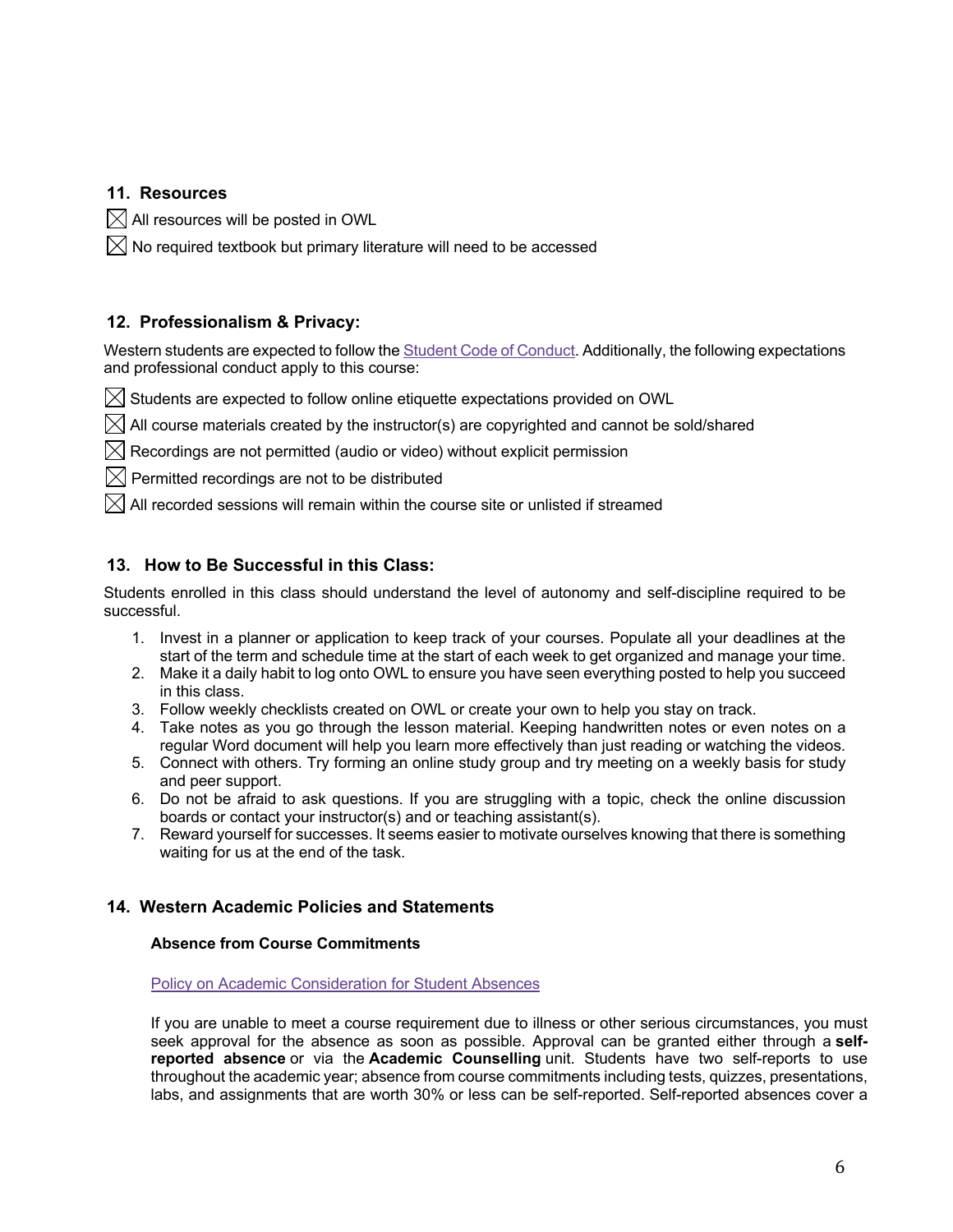student for 48 hours (yesterday + today or today + tomorrow). Your instructor will receive notification of your consideration; however, you should contact your instructor immediately regarding your absence. Students are expected to submit missed work within 24 hours of the end of the 48-hour period. Please review details of the university's policy on academic consideration for student absences.

If you have used both their self-reported absences or will miss more than 48 hours of course requirements, a Student Medical Certificate (SMC) should be signed by a licensed medical or mental health practitioner and you should contact academic counselling. Academic Counselling will be operating virtually this year and can be contacted at scibmsac@uwo.ca.

#### **Accommodation for Religious Holidays**

The policy on Accommodation for Religious Holidays can be viewed here.

#### **Special Examinations**

A Special Examination is any examination other than the regular examination, and it may be offered only with the permission of the Dean of the Faculty in which the student is registered, in consultation with the instructor and Department Chair. Permission to write a Special Examination may be given on the basis of compassionate or medical grounds with appropriate supporting documents. To provide an opportunity for students to recover from the circumstances resulting in a Special Examination, the University has implemented Special Examinations dates. These dates as well as other important information about examinations and academic standing can be found here.

#### **Academic Offenses**

"Scholastic offences are taken seriously, and students are directed here to read the appropriate policy, specifically, the definition of what constitutes a Scholastic Offence.

### **Accessibility Statement**

Please contact the course instructor if you require material in an alternate format or if you require any other arrangements to make this course more accessible to you. You may also wish to contact Accessible Education (AE) at 661-2111 x 82147 for any specific question regarding an accommodation or review The policy on Accommodation for Students with Disabilities.

#### **Correspondence Statement**

The centrally administered **e-mail account** provided to students will be considered the individual's official university e-mail address. It is the responsibility of the account holder to ensure that e-mail received from the University at his/her official university address is attended to in a timely manner. You can read about the privacy and security of the UWO email accounts here.

#### **Turnitin and other similarity review software**

All assignments will be subject to submission for textual similarity review to the commercial plagiarism detection software under license to the University for the detection of plagiarism. Students will be able to view their results before the final submission. All papers submitted for such checking will be included as source documents in the reference database for the purpose of detecting plagiarism of papers subsequently submitted to the system. Use of the service is subject to the licensing agreement, currently between Western University and Turnitin.com.

### **15. BMSUE Academic Policies and Statements**